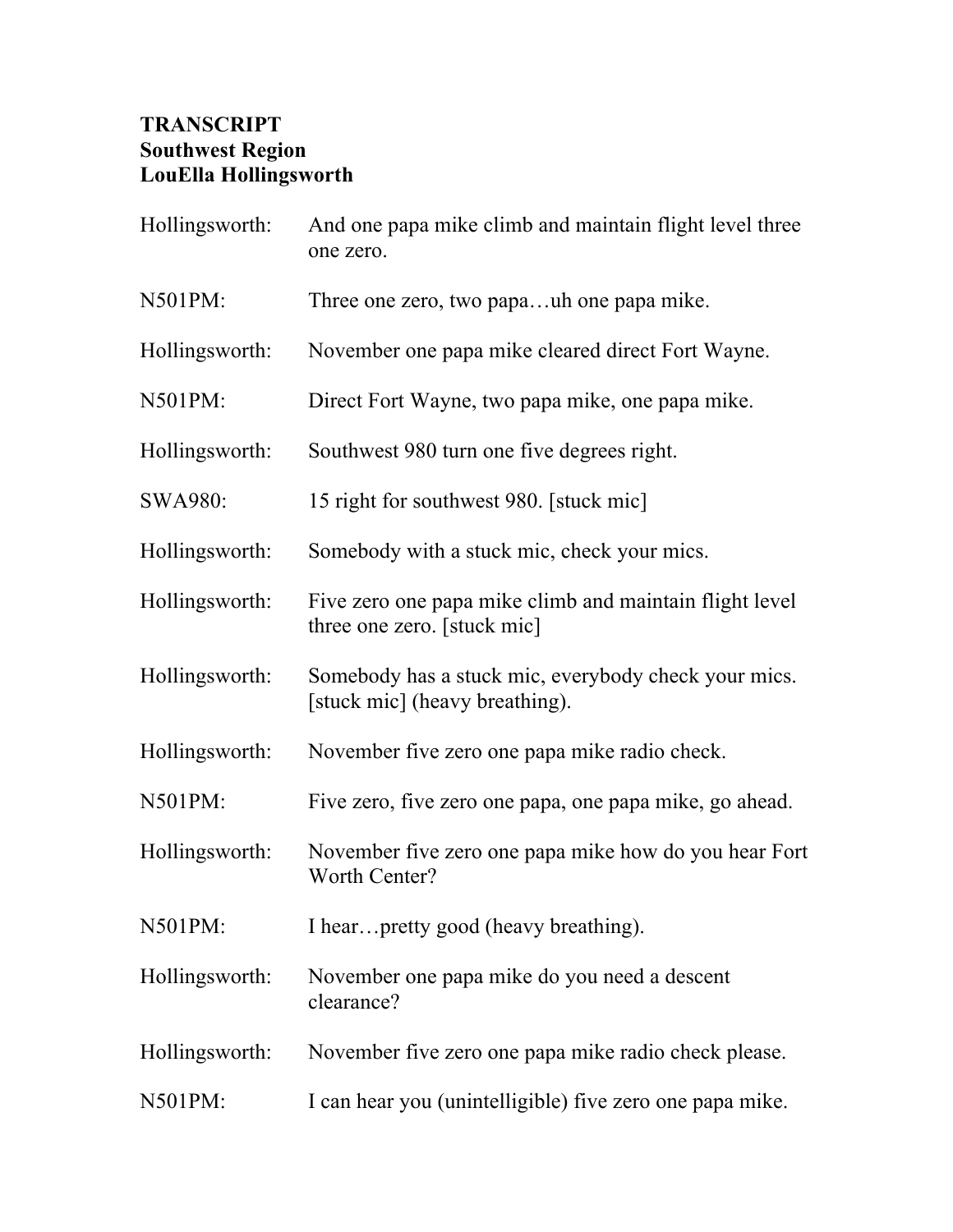- Hollingsworth: November five zero one papa mike I think you need to start a descent can you do that for me, descend and maintain flight level two four zero?
- N501PM: (heavy breathing)

Hollingsworth: November five zero one papa mike if you can hear me you need to uh, probably start your descent, descend and maintain flight level two four zero.

SWA980: …I don't know if you can hear that guy but he does not sound good.

Hollingsworth: Yeah I know, and I'm trying to get him to start his descent if he can but he's not responding.

N501PM: (unintelligible).

Unknown a/c: Oxygen... oxygen.

Hollingsworth: And I don't know if it's somebody else telling him, one papa mike if you got oxygen try that, and you can descend now to flight level one eight zero.

N501PM: (unintelligible).

Hollingsworth: November one papa mike, if you got the oxygen try that and descend and maintain flight level one eight zero.

Hollingsworth: November five zero one papa mike radio check.

N501PM: Five zero one papa mike.

Hollingsworth: November five zero one papa mike, you're sounding a little better if you've got oxygen try that you can descend and maintain flight level one eight zero. How do you hear?

N501PM: copy…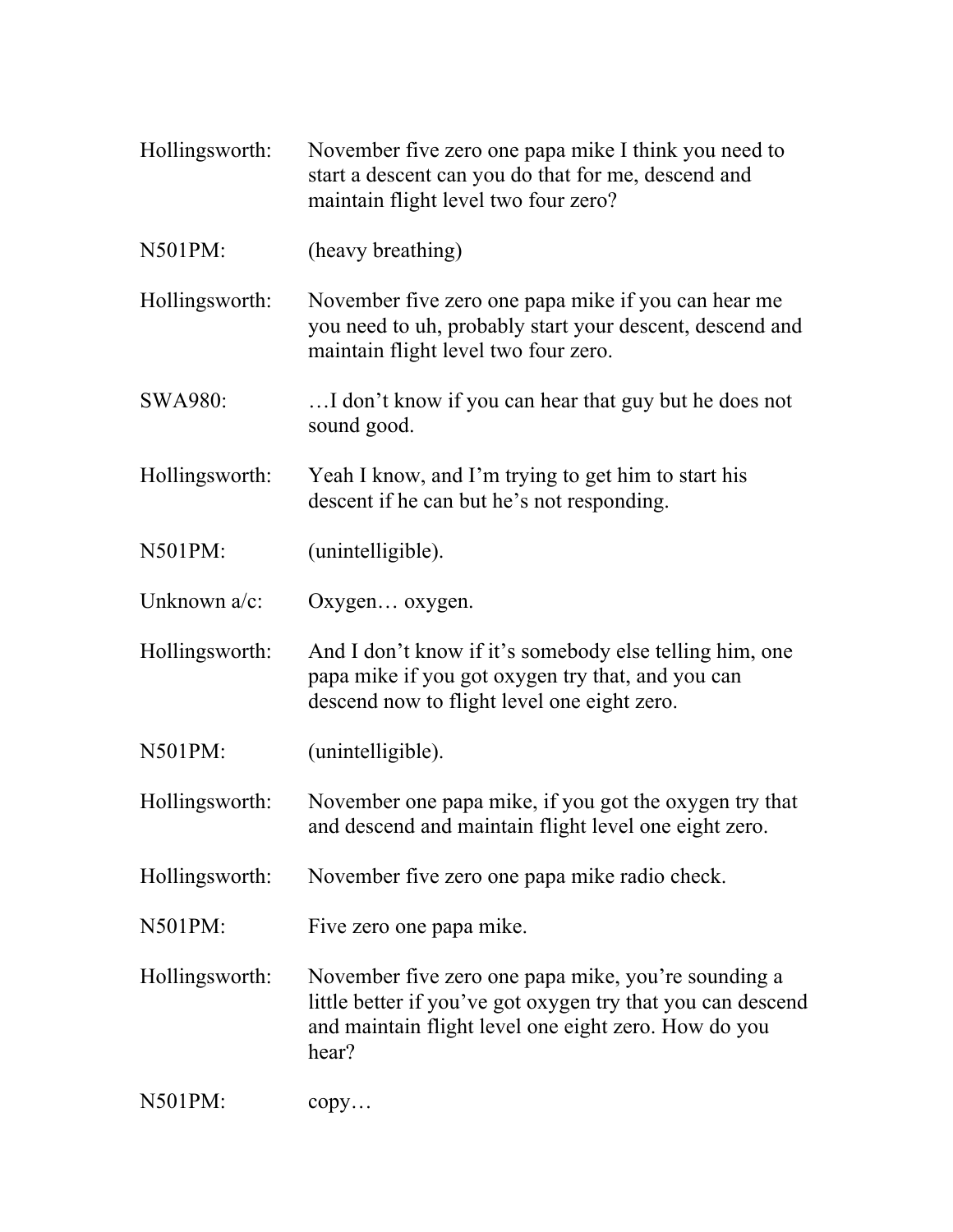- Hollingsworth: November five zero one papa mike, I see you're out of 27 now descending, maintain flight level one eight zero and uh try some oxygen.
- N501PM: Five oh one papa mike descending.
- Hollingsworth: November five zero one papa mike descend and maintain one 4,000.
- N501PM: One 4,000, two papa mike.
- Hollingsworth: Southwest 460 contact Fort Worth Center one three three point eight seven.
- SWA460: Three three eight seven, great job, see ya.
- Hollingsworth: Thanks, everybody else standby, November five zero one papa mike, how do you hear?
- N501PM: Oh one papa mike, we hear ya.
- Hollingsworth: November one papa mike roger, you feeling any better?
- N501PM: Yes we are, thanks for the help. For some reason the cabin altitude was showing okay but it uh we had some oxygen issues so, down to uh 18 or lowest we can get.
- Hollingsworth: November one papa mike descend and maintain one four thousand, we'll get you down there first and take a look at it and see, let us know if you need to go anywhere else but you do sound a whole lot better. You were not sounding good at all earlier.
- N501PM: Yeah something happened there, we kept checking the altitude, it looked fine but, anyway, we'll go down to one-four thousand and we should be good. We'll just uh, figure our flight plan when we uh wind up much shorter than uh go from there.